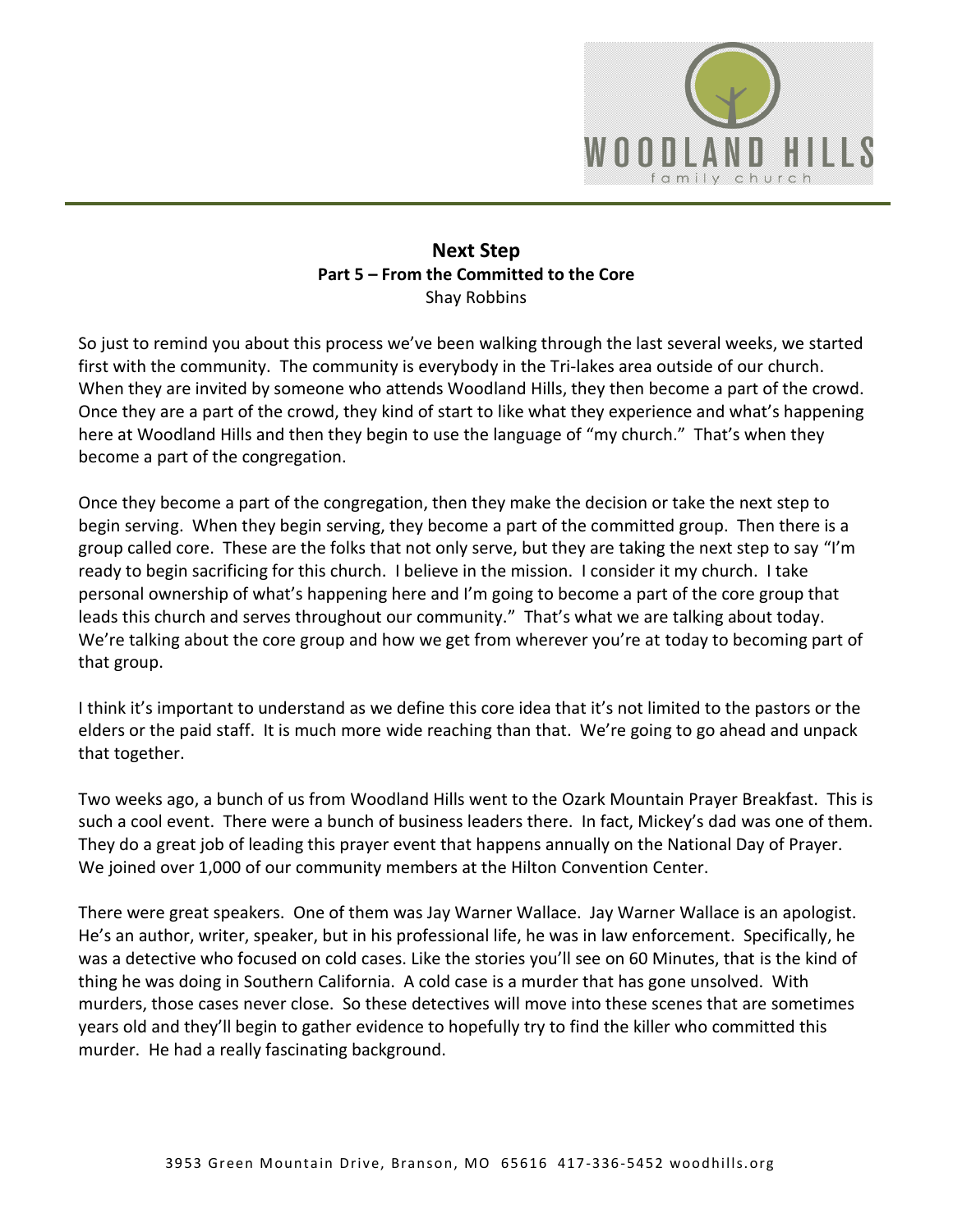Jay Warner Wallace was an atheist and he set out to disprove Christianity with all of the skills that he learned in law enforcement over the years. Rather than disproving it, he found that this faith in Christianity and faith in the Bible is in fact true. He became a follower of Christ in the midst of that process. It's an awesome story.

He begins to teach us, based on some of the experiences that he has had in law enforcement. One of the stories he shared that morning at the prayer breakfast… They were staking out a specific house and he talked about how he loved doing undercover work because he could grow out his hair and his mustache and he could wear street clothes. When they were undercover, they would have an undercover vehicle that looked very normal, very plain and they obviously dressed very plain. But, hidden away in their car, when it was time to go, they had their gear. They had the bulletproof vests, guns, ammunition, everything they needed to go kick down a door and take down the bad guys.

While they were on a specific stake out, an informant gave them information that their drug dealer would often sit… When you came in the door, it was the living room and he would sit on the far righthand side of the couch. Right between the couch and the cushion, he would keep a handgun at all times. They knew that when they kicked down that door, if he was sitting on the right side of the couch, he was a threat. That's just what happened.

They kicked open the door and the first guy who comes in is called the scout. The scout is responsible to find the imminent threat and then they focus on that threat. Then the second and the third guy comes in respectively to the left and to the right. Their responsibility is to take everything from the threat to the left and everything from the threat to the right and that's their responsibility.

In this particular case, Jay Warner Wallace, who was the second guy to go in, came in to the left. He explained to us about the bulletproof jackets that they wore when they were undercover. They were totally black. There were two chest pockets. Inside the pockets were flaps that would come out. You could pull out these flaps and strap them down and they would say Police and have their badge on it. The reason they did that was when they would go into this situation, when you have a badge that says Police on it, when the bad guys see that, they immediately know that not only are these guys coming, but they are also bringing an entire force behind them. They tell me that no matter how bad the bad guys are, most of the time, when they see that badge and there is a gun pointed at their head, they back off.

When they kicked down this specific door, the scout went in and Jay Warner stepped in and went to the left. The guy was sitting on the couch just like they said, but he said there was a hesitation. What was probably seconds, but felt like hours, this guy sat there, frozen. He could tell he was thinking about what was going to do. Jay Warner Wallace, out of the corner of his eye, could see his buddy's chest and he realized that those flaps were still down in his pockets. This guy was looking at these guys and he was thinking *Who are these guys? Just some thugs from down the street? And how am I going to respond?*

It wasn't but a couple of seconds later until he saw the chest of Jay Warner Wallace and realized they weren't just some chumps from down the street; there were the police. He threw his hands in the air.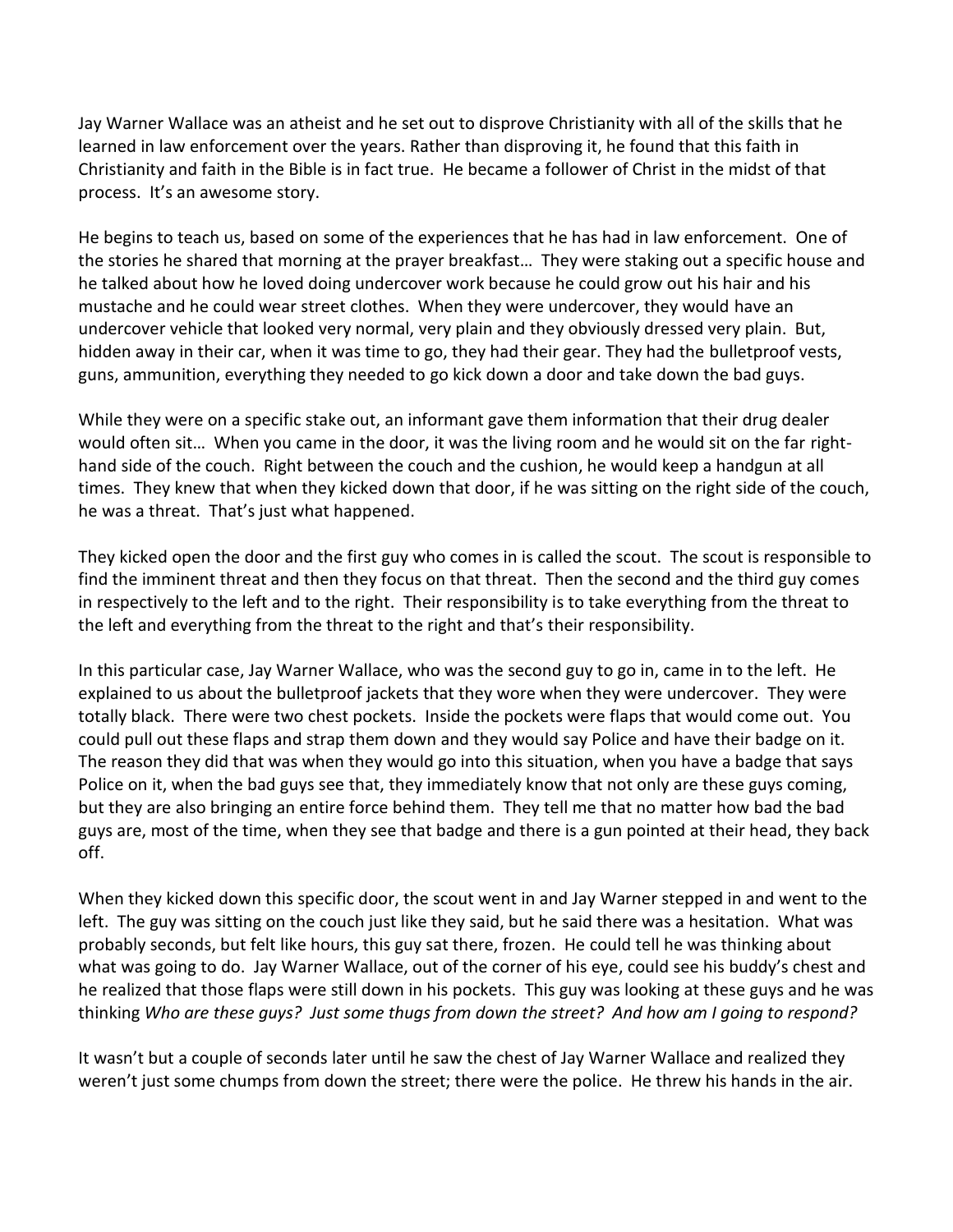What he explained to us is that a lot of times, Christians forget whom they are with. The reality is that when you are a part of a body of Christ like this and you're running into difficulties or challenges in your faith or just getting bills paid or different needs walking through the challenges of life, a lot of times Christians forget what badge they are wearing.

This group in here, you guys are wearing a badge. On the left chest, over your heart, is a badge that you are a follower of Jesus Christ. Then on the right side, is an "I'm a member of Woodland Hills Family Church and they've got my back."

He goes on to explain that in law enforcement and in the military, they will put people in two categories. The first category is sheep and the second category is wolves. Sheep are that which we protect. Wolves are that which are trying to prey or attack or hurt the flock of sheep. So, standing in between those two, standing in the gap is what law enforcement and military guys consider themselves. They call themselves sheepdogs. What's interesting about a sheep dog is that they are generally not beloved by the sheep. That's because they are constantly nipping at the heels of the sheep, barking at them, yipping at them, keeping them in the fold.

Isn't that true sometimes in the church when you have those sheepdogs who are there to protect you and guard you and give you wisdom and to redirect you, it's sometimes hard to appreciate what they are actually doing for you. We believe those are the core members of this church – those that sacrifice. They are the sheepdogs that guide, direct, keep safe, and protect the sheep of the body.

I was sitting across the table from Ted. You guys know that Pastor Ted is on a badge kick right now, so he's like gobbling this stuff up. I mean he is like geeking out across from me. We are catching eyes and he's getting so excited. I think he was a little bummed because he had a Mother's Day after that and he had to pass all the epic illustrations onto me. We were kind of giving each other eyes during this. Then Jay Warner Wallace says "There is a little bit of wolf in every sheep dog." Ted just started geeking out. He loved it so much. Jay Warner Wallace began talking about how true that is.

I went home and in preparation for this message, I Googled sheep dogs and I was so pumped to see what these sheepdogs look like. This is what pops us. Not just one, but I'm scrolling. There are like 50 of these fluffy things. This is a massive disappointment. Really? He can't even see the wolves; he's blinded by the hair over his eyes. I'm not looking for dogs that look like sheep; I'm looking for sheepdogs. Finally, after going through like 50 of these pictures… Some of you guys own these dogs and are passionate about them and you are offended. I just don't care. Finally, the Bulgarian Sheep dog pops up and I'm thinking that is more like it. That looks a little bit like a wolf.

What I want you to understand is that with this role of core, there is like this fierce loyalty and responsibility that core members take on within the local church. We're going to go ahead and keep adding to this idea. We've been walking down this list together the last couple of weeks.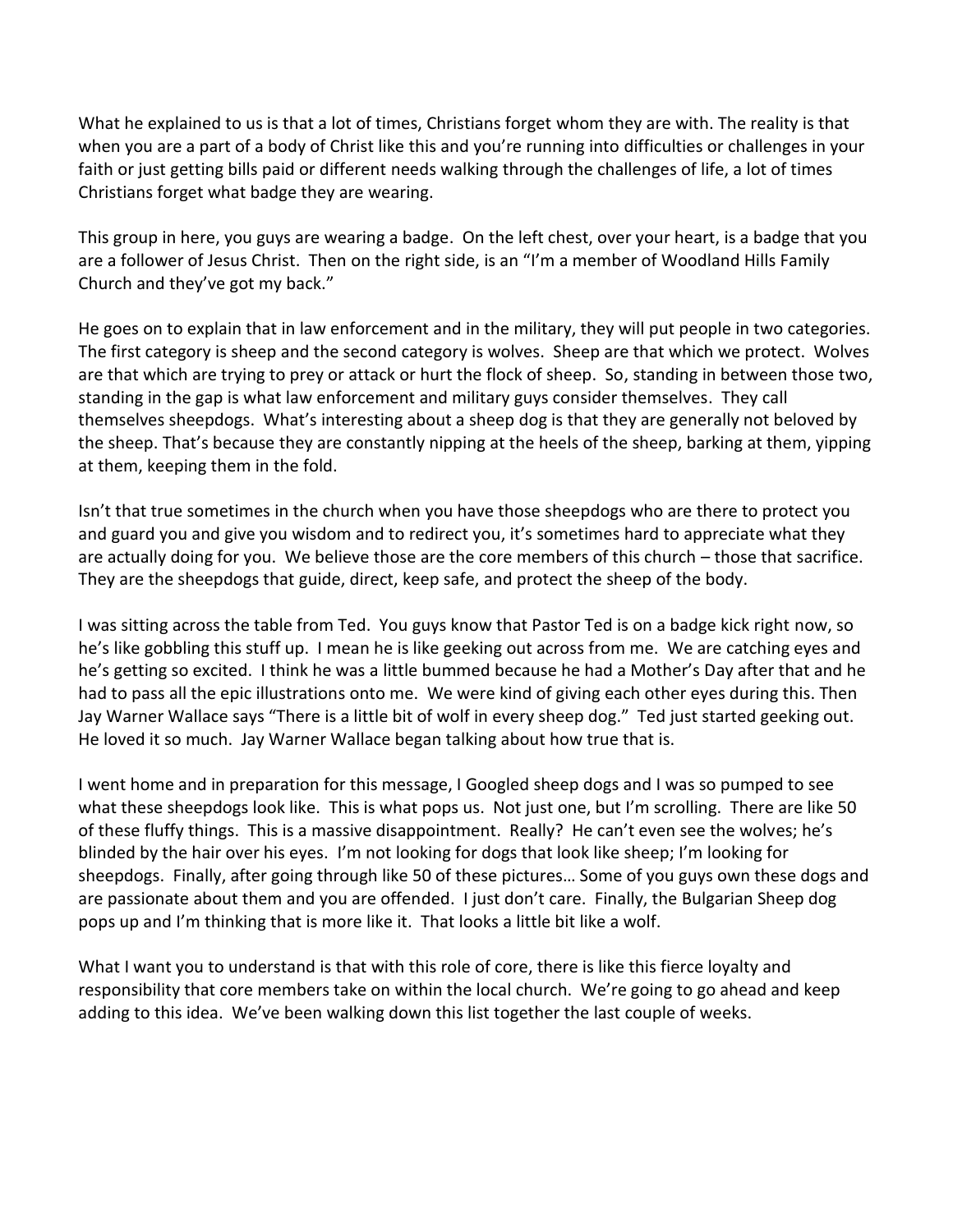**Community** - I attend this church.

**Crowd** – I like this church. They go from the community. They come and have an experience, people are friendly, they enjoy the music and the message, and they walk away with a little something for their life.

**Congregation** – I agree with this church. Someone from the congregation says this. They make a more committed statement in regard to their belief system, which drives their actions. "The things that this church is teaching, the things that they believe, the way that they take the scriptures and roll them out, I agree with that." Then they move from the congregation to the committed.

**Committed** – I serve my church. When you're committed, not only do you agree, you agree to the extent that you are going to get involved and begin serving this mission.

**Core** – I sacrifice for my church. Finally, those who join the core, sacrifice for their church. Not only do they make a commitment in belief like they agree with this and get behind the mission by serving, but they serve to the extent that they are ready to give up some things. They are ready to sacrifice some things in their life because they believe so much in the mission of this church.

Here are some examples of some of the sacrifices that someone who would consider themselves core would make:

## **I say no to other activities and plans to prioritize my church family.**

#### **I serve and give when it is not convenient or affordable.**

**I think about the future of my church long after I am gone**. This is key to being core. When Jesus rose again, he gave us the Great Commission. We know it's great because he waited until he defeated the grave. "I have died and rose again; I want you to listen to me." He charged believers to be disciplers to raise up the next generation, to bring somebody under their wing and teach them what they know about the faith and share their life with them. Somebody who is core has made a commitment and a decision to bring somebody alongside them and invest in their lives so that when they step out, they are ready to step in. They are multipliers. They replace themselves.

**I take personal responsibility for the success of my church.** The way that we define success around here is, and you'll hear this often around Woodland Hills, we believe that the gospel brings dead men and women back to life. When we see that happening in our church… If you guys will remember Easter Sunday, when Ted gave his message and then people came up for the baptisms out of the audience, how amazing was that? That's what we consider success. God is bringing in dead men and women, he's giving them new life, and they are coming up on the stage and making a public proclamation that "I am a follower of Jesus." That's what we consider success. If you consider yourself a part of the core or your next step is to become that, those successes are what you're going to get behind and apply your energy time and resources to. Does that make sense?

#### **The sustainability of the local church rests in the sacrifice of the saints.**

I want to give you a reminder before we go… I have a handful of point of how we kind of progress in regards to becoming core. The reminder is this. God had a plan for the redemption of this broken world. He sent Jesus to die for the sins of the world and when Jesus was crucified, buried, and \ rose again on the third day, he established the church and he said that the church is going to be the vehicle to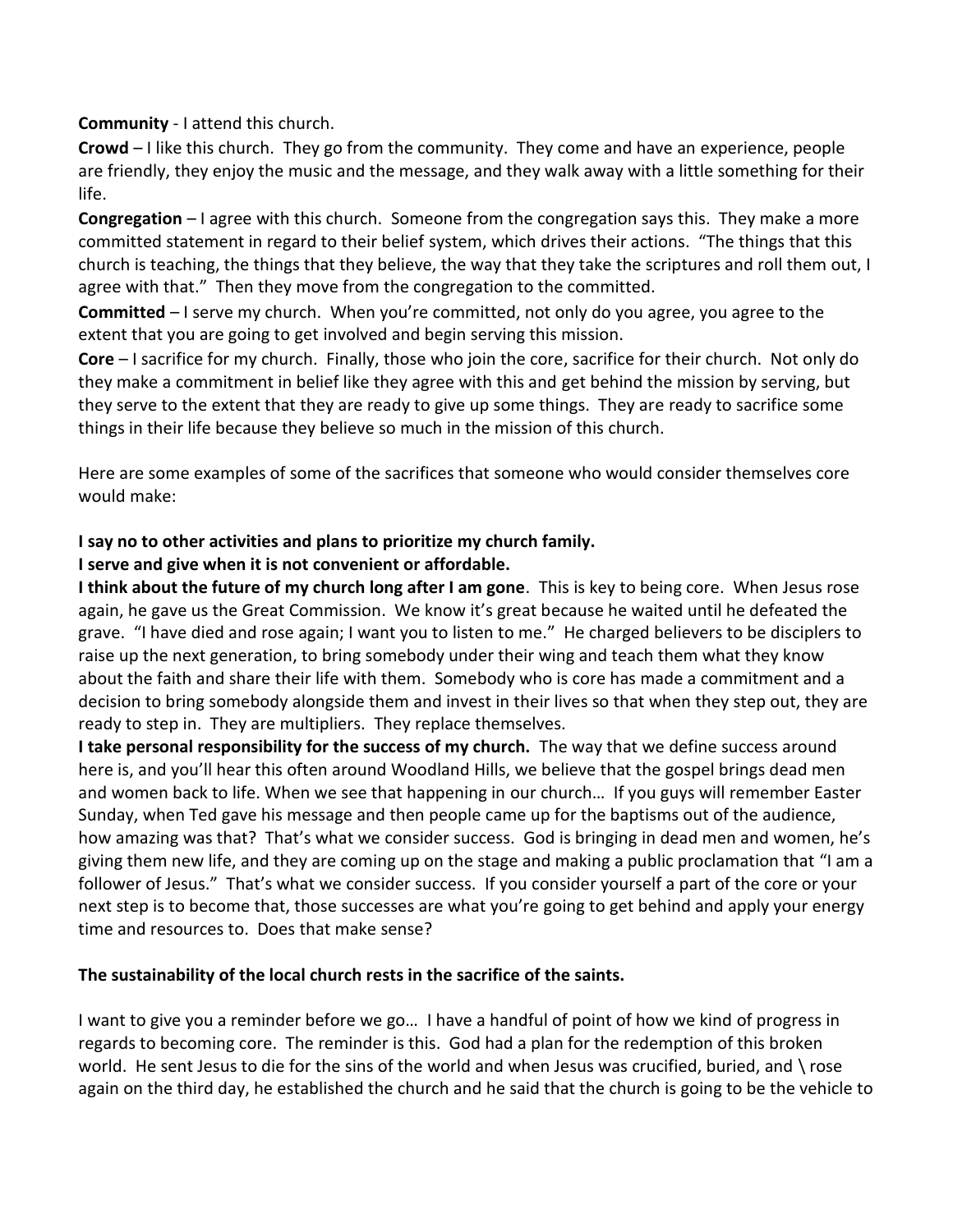take this gospel, this good news message and bring it to the world. The local church is the vehicle to take the gospel to your community. As a Christian, in the maturity of our faith, if I'm serious about following Jesus and there is a sense of urgency in me for the souls of other people around me, the church is the vehicle the God gave us to accomplish those successes that we just talked about. If you're serious about your faith, you have no choice but to get behind that vehicle and to apply your time, energy, and resources to the mission. I want to walk through a progression together.

## **1. You are designed to fill a need.**

My wife, Ashley, loves doing puzzles. I would rather have needles in my eye than do a puzzle; it's like torture to me. In the last week, she had this puzzle with like 1,500 pieces. I just look at them and wonder why she would want to do that. But, she sits down and she just enjoys it; it blesses her. My wife is committed. When she sets out to complete something, there is nothing that will draw her off course. As she's doing this puzzle, the kids are hovering around. The odds of Tess swallowing about 13 of these pieces are just incredible. We're trying to bat the kids off her project because as particular as my wife is, if she gets to the end and she's put down 1,499 puzzle pieces and there is one puzzle piece missing, oh my gosh, she's going to go crazy. Thankfully, they were all there, which was amazing.

Here's the idea. In the church, a lot of times I think we can discount ourselves and our value. It's just typical of insecurity. The reality is that this church is a masterpiece and God has placed every single one of you in here. When one member of the body is not stepping up and filling their role, it's as if we are looking at this beautiful puzzle and it's missing a piece. Something is wrong; something is missing. We want you to hear that. Everybody in this place is valuable and God has created you unique of any individual that has ever lived. They say that there is no such thing as an identical snowflake and we believe that is true of God's people as well. He made you unique with a purpose. He gave you a personality, passions, life experiences, spiritual gifts, and talents. All of these things are applicable to the church.

Specifically, when you talk about spiritual gifts, there are several passages where you can look into the gifts that God has given believers. You can go to 1 Corinthians 12, Romans 12, and Ephesians 4. Ephesians 4 says this: *[7](http://www.studylight.org/desk/?q=eph%204:7&t1=en_nas&sr=1) But to each one of us grace was given according to the measure of Christ's gift.* Then it quotes an Old Testament passage. *[8](http://www.studylight.org/desk/?q=eph%204:8&t1=en_nas&sr=1) Therefore it says, "When He ascended on high, He led captive a host of captives, and He gave gifts to men."*

It's this picture of a triumphant entry, a king coming in from battle, bringing captives in tow. They have rooted out the enemy and taken all of these resources and the gifts and the plunder and they have come into the capitol city, where there is a big party awaiting the king. The city itself is lined with his followers. As he comes in with these captives behind him, he takes gifts and he hands them out to all of his followers. That is the picture for those of you who put faith in Christ. When the Holy Spirit indwells you, it comes and gives you specific spiritual gifts. Those gifts are given to you to build up the body of Christ. They aren't given to just a percentage of believers. They are given to how all believers. Every single one of you have been endowed with a spiritual gift from the Holy Spirit and you have a responsibility to work it out and to build up the body of Christ. To me, that is super exciting.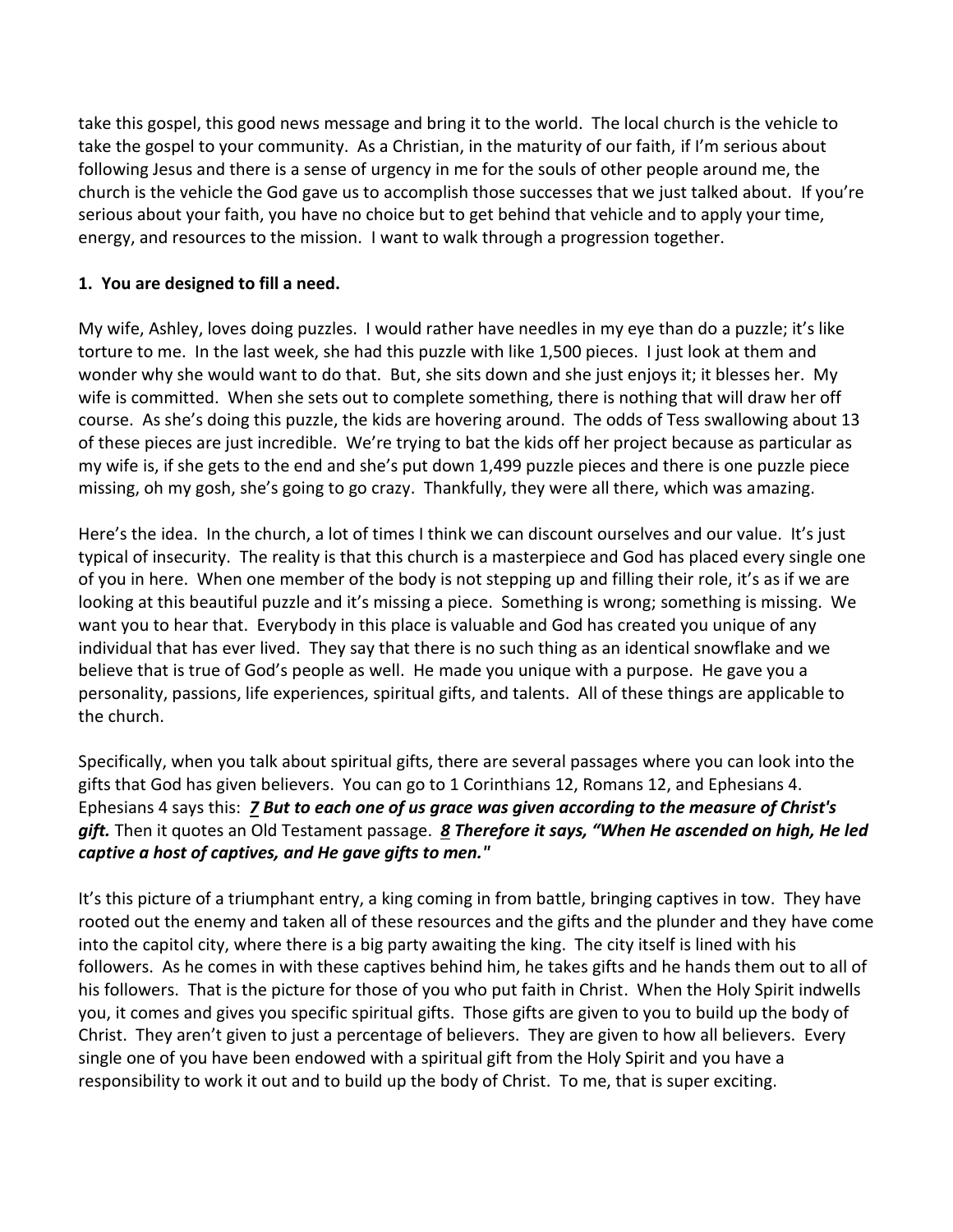As I mentioned before, with inner insecurity, a lot of times we can talk ourselves down, we can disqualify ourselves. You might be saying to yourself, picturing these different leaders in the church or in the community, "Yeah, but that's not me. I don't have what it takes. I'm not that cool. I have all this junk in my life. I've made a mess of things." Here's the reality. Do you know that everybody in this church came from the same place? Whether you have yet to accept Christ or you're five years in the faith or forty years down the road, everybody came from the same place.

Luke 15 is the story of the prodigal son. The story goes like this. He has a wealthy father who loves him, but the prodigal son goes to his dad and says "I want to take my inheritance and I want it now; I want to go." The loving father reluctantly hands over this inheritance and the son runs off to a faraway land and he spends all of his money with wild living. At the time, I'm sure he was the center of the party. But, there is a point where he runs out of money and when he runs out of money, he runs out of friends.

A famine comes over the land and his stomach is aching because he is starving. He's gone from Hollywood to the gutter. The only job that he could find was feeding swine. That's like the lowest job in Hebrew culture. The Bible paints the picture of him standing in the pigpen, in manure. He's handing out these pods to feed the pigs and he's thinking to himself *Oh how I long to eat this pig food*. As he's sitting there in this nasty, horrific situation where he's just desperate, he's thinking about all of the men and women who work for his father and how well fed they are. He thinks to himself, while he's standing in the pigpen, *Perhaps I can return home and be a servant.* He makes the decision.

When he took that inheritance, he turned his back to his father. He had his back to him the whole time. The Bible says that while his back was turned to the Lord and he was standing in that manure, he came to his senses and he says to himself, *I have sinned against God and I've sinned against my father*. He decides at that moment in his life, in humility, to turn back towards home. The scripture says that his father is waiting for him.

I just imagine this father whose son has left. I bet, morning, noon, and night, he went up to the top of the hill and he looks down that winding path, aching for his son to come home. The scripture says in Luke 15, *[20](http://www.studylight.org/desk/?q=lu%2015:20&t1=en_nas&sr=1) "So he got up and came to his father. But while he was still a long way off, his father saw him and felt compassion for him, and ran and embraced him and kissed him.*

The Bible says that he threw a big party for him. He killed the fatted calf. He put the robe on him and then he put a royal ring on his finger. I just think about this. Jesus is talking about salvation or a relationship with our heavenly Father. I think that we can sometimes make the mistake of thinking that the salvation moment in this story was when he finally embraced his daddy or when his daddy put the robe on him or put the ring on his finger or he finally sat down at the festival in his home. But, that wasn't it. That wasn't the salvation moment. Do you know when it was? It was standing in the pig pen in the manure in the midst of his calamity. In humility, the moment of salvation was when he turned back to his daddy. The Bible says that while he was still a long way off, his dad went running after him.

That's where we are all coming from. Every single believer in this place and those who don't have faith in Jesus… We were all born with our backs to God. I say that to encourage the group. We are all in the same place. We are all in the same situation.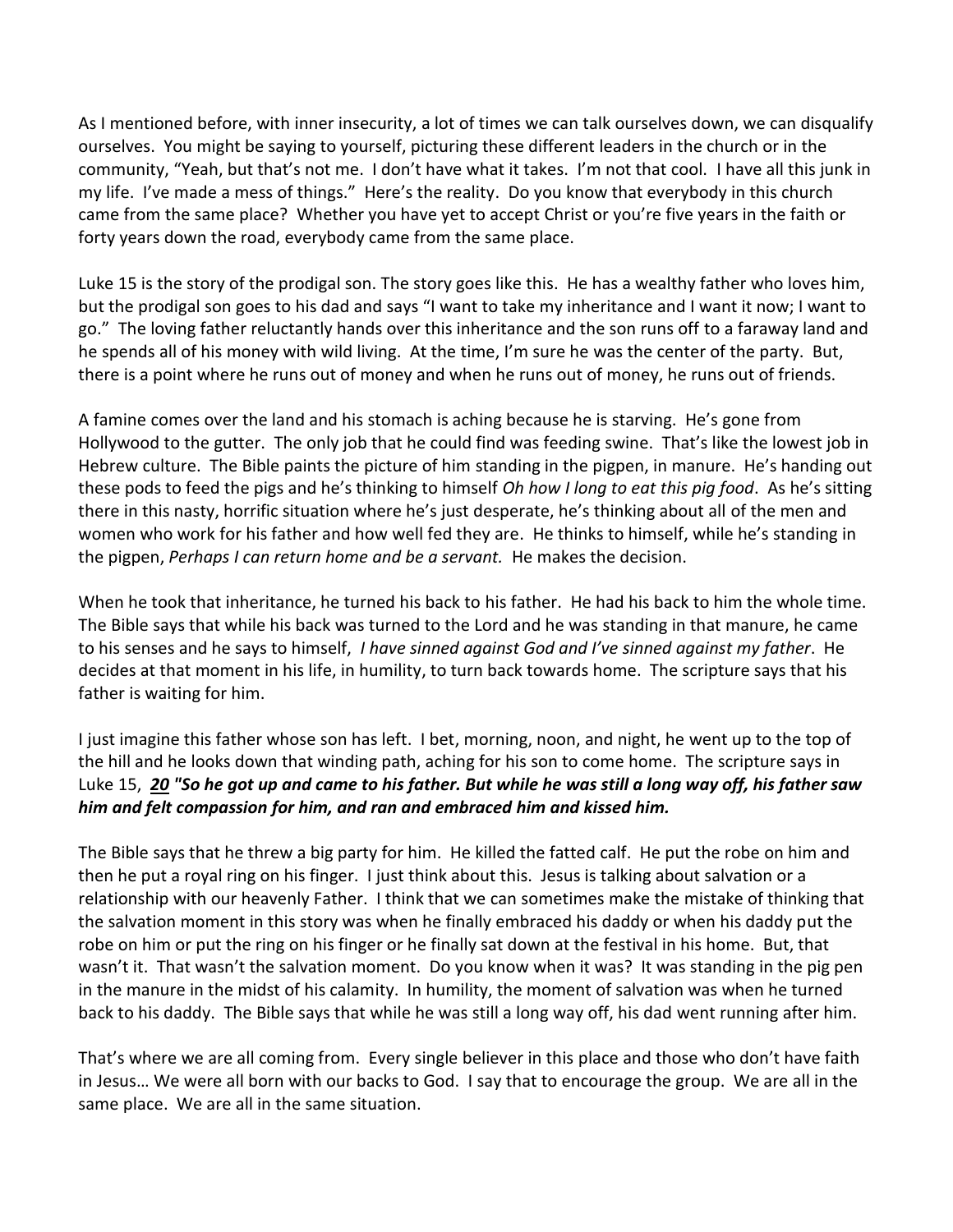## **2. There is a need**.

Not only were you designed to fill a need, but there actually is a need. In Acts 6, the disciples are sharing faith within Jerusalem and the number of followers of Jesus in this church are exploding. The first church is growing to the point where the disciples can't manage it any longer. They're getting distracted from their priorities. There are these arguments and this bickering going on over food rations. They call everybody together and they make a decision that they are going to find seven men that are full of the Holy Spirit and they are going to appoint them to fill that need. Then in Acts 6, it say *[4](http://www.studylight.org/desk/?q=ac%206:4&t1=en_nas&sr=1) "But we will devote ourselves to prayer and to the ministry of the word."* That was the priority of the leaders of the church: prayer and the ministry of the word.

They had too much on their plate. They needed other leaders to step up and that's just what happened. As a result, we get kind of a status update in Verse 7 on what's happening. *[7](http://www.studylight.org/desk/?q=ac%206:7&t1=en_nas&sr=1) The word of God kept on spreading; and the number of the disciples continued to increase greatly in Jerusalem, and a great many of the priests were becoming obedient to the faith.*

Rick Warren says that the average number of people serving in a church is approximately 10%. He said another 50% are just going to be takers or consumers. They'll come to the church and they are content being that. He also says that on average, there is another 40% that are willing to serve, but they either have never been asked or they never thought there was a need. I want you to hear me right here and now. We want you to step up and we want you to fill needs and we need you. There is a role for you in this place. Imagine if we could mobilize 50% of our church. That's freaky powerful.

# **3. Woodland Hills Family Church is a partnership.**

Paul writes to the Philippian church and here's what he says in Philippians 1, *[3](http://www.studylight.org/desk/?q=php%201:3&t1=en_nas&sr=1) I thank my God in all my remembrance of you, [4](http://www.studylight.org/desk/?q=php%201:4&t1=en_nas&sr=1) always offering prayer with joy in my every prayer for you all, [5](http://www.studylight.org/desk/?q=php%201:5&t1=en_nas&sr=1) in view of your participation in the gospel from the first day until now.*

A church does not have a pastor who is the owner of the church or it doesn't have a board of directors like some corporation. Rather, this church, which is set up biblically, has a group of elders that are managing a group of believers who all have ownership in this local church. Woodland Hills Family Church is your church for those of you who choose to claim it. We encourage you to take ownership. This is your baby as much as it's Ted's baby.

If you believe in that mission, if you get behind us and, in the maturity of your faith, you say, "I believe in the gospel message; there is urgency in my heart for the lost and I believe that the local church is the vehicle to go after souls. This is my church and I'm going to get involved." You get to be a part of that and you get to take ownership. That's why Paul was saying what he said in Philippians. He was encouraging them. "I thank God for your partnership in the gospel." They were doing it right.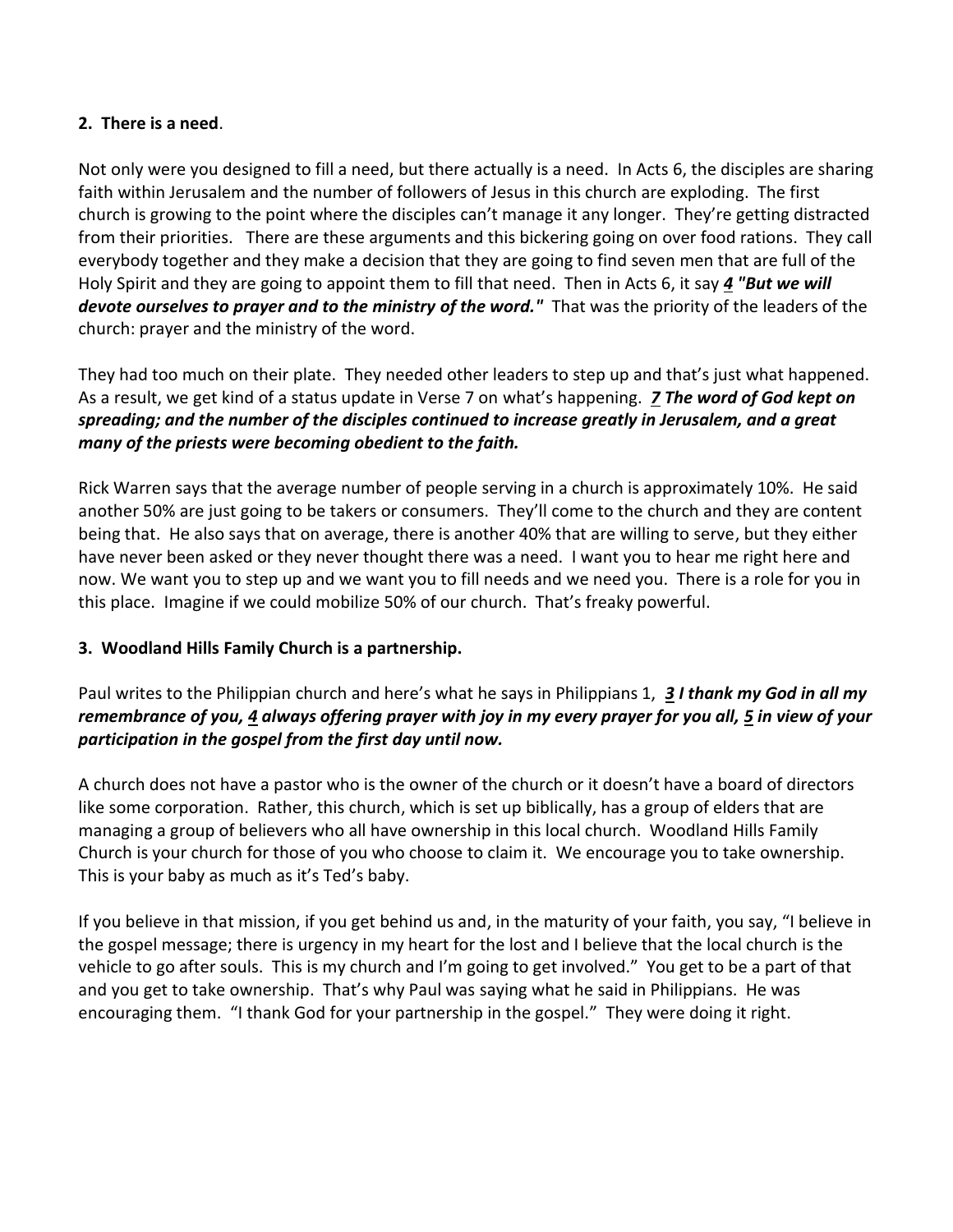## **4. It's going to cost you.**

Again, those who are a part of the core say, "I sacrifice for my church." There is going to be a cost. Stephen was one of the men who were called up. He was one of the seven and the Bible says that he was full of the Holy Spirit and was performing miracles and preaching the gospel powerfully. The men who rose up and killed Jesus, the religious leaders of the day, began to plant lies about Stephen. So, they brought him into the court of the day and they made him give testimony. In his testimony, he gave the gospel of Jesus. He started in the Old Testament and he illustrated that Jesus Christ is the Messiah, the Savior that we've been waiting for, and then he pointed his finger at them and said, "And you are the ones that murdered him." That cut those leaders to the quick and they drug Stephen outside of the city. They threw their cloaks at the feet of a young man named Saul who was giving them hearty approval and then they stoned Stephen to death. He sacrificed his life. A sheepdog.

The scripture goes on in Acts 8. It says what happened as a result of his sacrifice. God uses sacrifice to advance the gospel. *[4](http://www.studylight.org/desk/?q=ac%208:4&t1=en_nas&sr=1) Therefore, those who had been scattered went about preaching the word.* God used the first martyr, Stephen's sacrifice, the sacrifice of his life, to fulfill the great commission. Before Jesus left, he said, "You're going to preach the gospel to the outer most parts of the earth." It was Stephen's life that sent them scattering throughout the known world, starting churches all over the place. You and I are the results, sitting here in Branson, Missouri. Can you believe that? God uses sacrifice.

Do you know what's interesting? That young man, Saul, who held their coats and gave hearty approval. After Stephen's death… He was kind of responsible for pushing them out of Jerusalem. He was kicking down doors, dragging off men and women, and throwing them in prison. He had a Jesus moment on the road to Damascus and that wolf became a sheepdog. Amen.

I want to tell a story in closing, but before I do that, I want to highlight some folks that are core in this church. I want to start with a godly young couple named Nathan and Stephanie Huddleston. How many have dropped your kids off in their care? When we talk about sacrifice… While I get up, put on my Under Armor and my Nike gear, and Ted puts on his sweater vests before church, the Huddlestons get up and they put on one goofy outfit after another to entertain and to teach our kids. They are such an amazing couple. You just see that this couple has given so much to our church. I am sad to tell you that they are moving to West Plains this summer to be closer to family. They have given so much to our church and I just want to give them a big round of applause to honor them and everything that they have sacrificed.

Another gal I would like to honor is Pam Moncado. Pam is currently serving out there in Critter Street. I'm going to read what Stephanie wrote about here. *Serving with a smile in children's ministry for over ten years, she has been a small group leader in WildWoods and now serves as the coordinator in Critter Street. She has created community amongst the leaders and when a problem arises, she tackles it with a smile. Critter Street is a happier place because of her*.

I can personally attest to that. Just her kindness and her smile and the way that she leads the community of leaders that minister to our kiddos; we are blessed by Pam Moncado.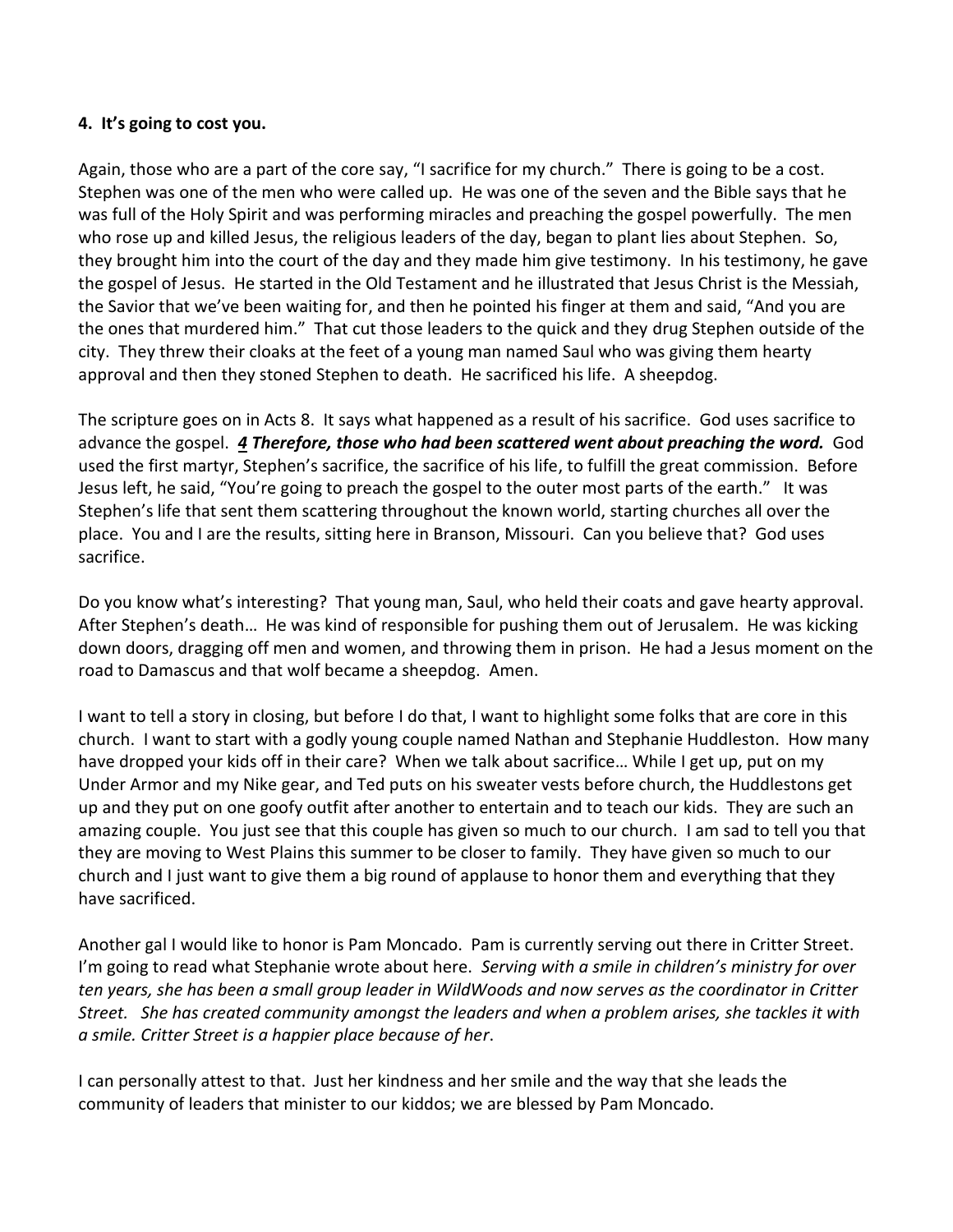The next one I want to honor… I've been kind of itching to do this for a long time. I have known him since I moved to Branson. It's Andy Watson, Stephanie Watson's husband. Andy is currently on staff. He oversees our facilities. But, long before he was on Woodland Hills' staff, he served by his wife's side non-stop, year after year. Everything that she has needed, he has been there to support his wife's ministry. It's just been awe inspiring to watch a husband serve his wife this way.

Here is what Stephanie said about Andy. *For the past ten years, Andy has been my biggest cheerleader. He has spent countless hours doing whatever needed to be done to make Sunday excellent. He has been my technical support, the host, the storyteller, lead small groups, built stuff, dressed up in all kinds of crazy characters, and he has never complained or needed any credit. He has balanced out my weaknesses and encouraged me as a leader. I could not do what I do without him*.

I think Andy is one of these rare guys that gets more and more handsome over time. He's got this epic gray beard coming in and I think he's beginning to look like Indiana Jones' dad. Yeah! Stephanie Watson, you are lucky.

The final person I want to honor happens to be my dad. Rob Robbins and my mom have stuck by Ted and Amy's side since The River. There are a handful of folks that can say that as well in this church. As Ashley and I were a married couple and doing ministry, we were traveling around a lot and, honestly, we were probably the worst church members ever. But, we watched my parents and in particular my dad. My dad is a man of loyalty. He is committed to this church and he just decided that he doesn't what happens or who says what… He is just committed to this church.

He has served in so many different ways and with strategic planning. I think he was shaking hands when they were at the various locations before we were in the castle. He was in teardown and setup. I think that loyalty is something that is waning in our society when in reality, the value of it just continues to grow. Following in his footsteps, our family has decided that we are going to choose loyalty. We are committed to this church until the Lord either takes us home to be with him or takes us to another city or state. But, we are committed and we choose to be loyal. I've always admired that about my dad.

I'm going to close with this. June 6, 1944 is the day that we know as D-Day. It was a day that was the turning point of World War II. In leading up to it, the German armies had taken over Europe and they had a strangle hold on Europe. Their equipment, like their tanks and their planes and their guns, was just amazing. It was better than what we had as Americans. They had the land locked and they had tremendous strongholds. Europe itself was very difficult to break into. There were just a couple remaining spots that were still free in Europe and the only way the allied forces could defeat Germany was to find an entry point into Europe.

There were four different options. The first two options… If they were to take the land, there was so much water and cannels and lakes that it made it difficult to even move through the territory. The third option was an area that would have been a great landing point, but Germany knew that so they fortified that area and made it really impenetrable.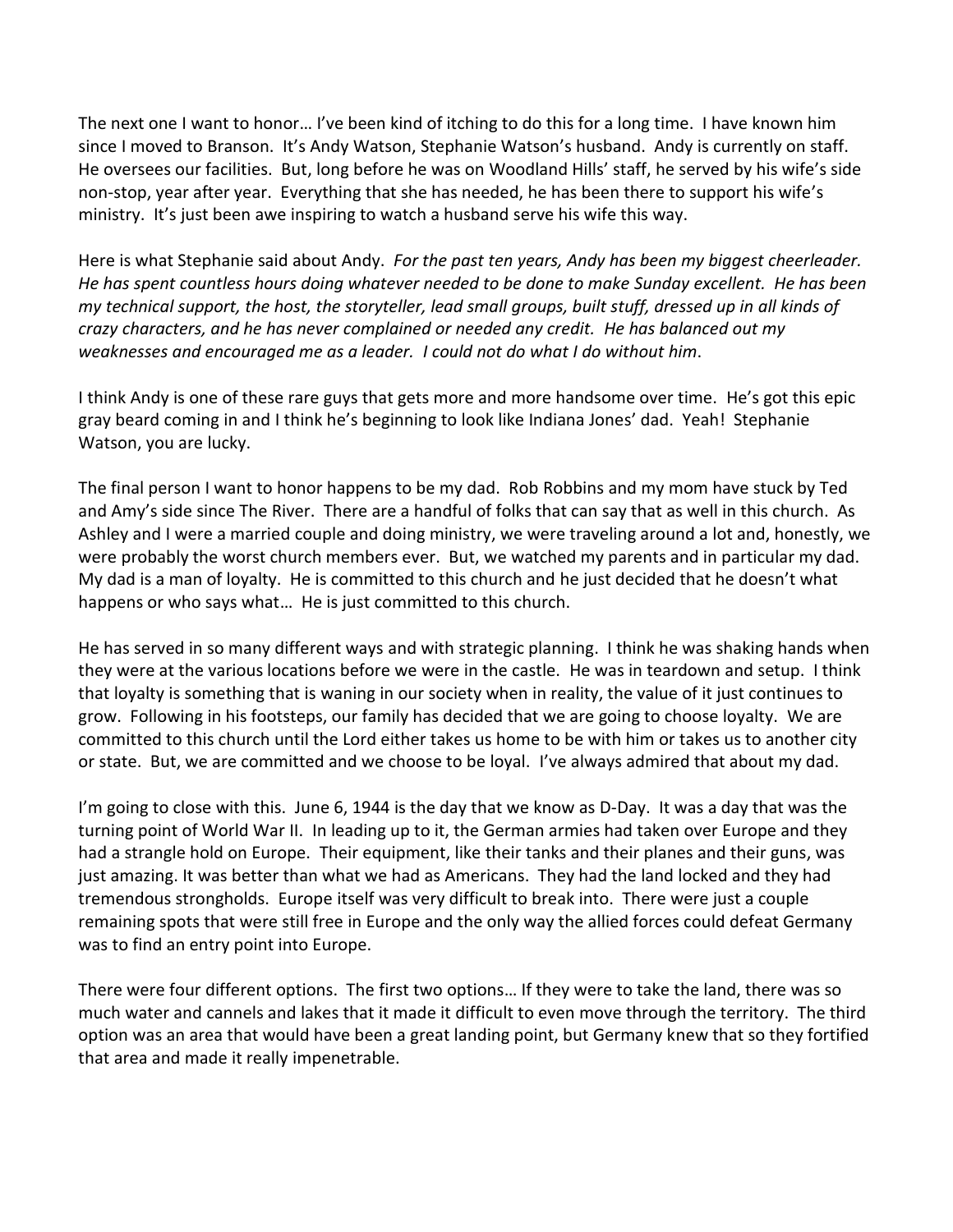The fourth option was Normandy, the coast of France. The allied force decided that was going to be their entry point and they launched Operation Overlord. They had a very elaborate scheme, another operation that was basically distracting the Germans while they moved all their forces into place. Sometime after midnight, on June 6, the airborne dropped troops of 24,000 behind enemy lines. Shortly after those men were dropped, we began to bomb them. Twenty-two hundred American and British bombers, as well as Navy boats began bombing their fortifications.

Shortly after daybreak, allied forces launched the largest amphibious attack in human history. One hundred and sixty thousand men landed on that beach on D-Day. The allied forces knew if they were going to move into Normandy, the casualties would be massive, but they knew that they were going to have to sacrifice to win this war. So, they made that decision, knowing that massive casualties were on the horizon. They won the battle on that day. Throughout the weeks that followed, over a million men then funneled through the beaches of Normandy. As expected, the casualties were very high, somewhere around 10,000 sheepdogs sacrificed their lives that day.

Once the beachhead was taken and the supply lines were set, Germany's ultimate defeat was only a matter of time. There were many skirmishes and battles that continued to happen as the allies moved into Germany, but the war was won on D-Day. The allied forces couldn't back off. Even though the war was won, they had to keep pushing because the enemy, in its cowardice, were killing off people. They were trying to erase the evidence through burying them and through burning bodies. It was of upmost importance that those battles and those skirmishes were fought with aggression. The allied forces pushed hard in order to save lives. Even though the war was won, they kept pushing until every battle and every skirmish was laid aside.

I had a buddy who was in a church in Ireland this spring. There was a memorial in this little church. It was a memorial to those who lost their lives in World War I and World War II. It said, "They gave their tomorrows so that you may have your today."

It's easy to get caught up in the violence and they horror of the last days living on this broken earth. But, remember this: Satan was defeated on the beachhead of Calvary. Two thousand years ago, the battle was won when the serpent's head was crushed, when Jesus rose again from the grave, defeating death and sin, offering the gospel of salvation to every man or woman who believes.

It is the responsibility of the local church today, in the  $21<sup>st</sup>$  Century, to get in those battles and skirmishes to take as many lives and as many souls into eternity as we possibly can. The war is over, but we have a responsibility today. Woodland Hills Family Church has been called to this community at this time. We have a responsibility. Don't get caught up floating through life. We have a responsibility as followers of Jesus. Our responsibility is this: To inspire the family to become devoted followers of Christ in the Trilakes area. To care for orphans and widows. To visit prisoners in their distress. To proclaim the gospel to our neighbors. To raise up the next generation of leaders for Christ. To shine light in the darkness no matter what the cost is. To minister to the brokenhearted and the downcast.